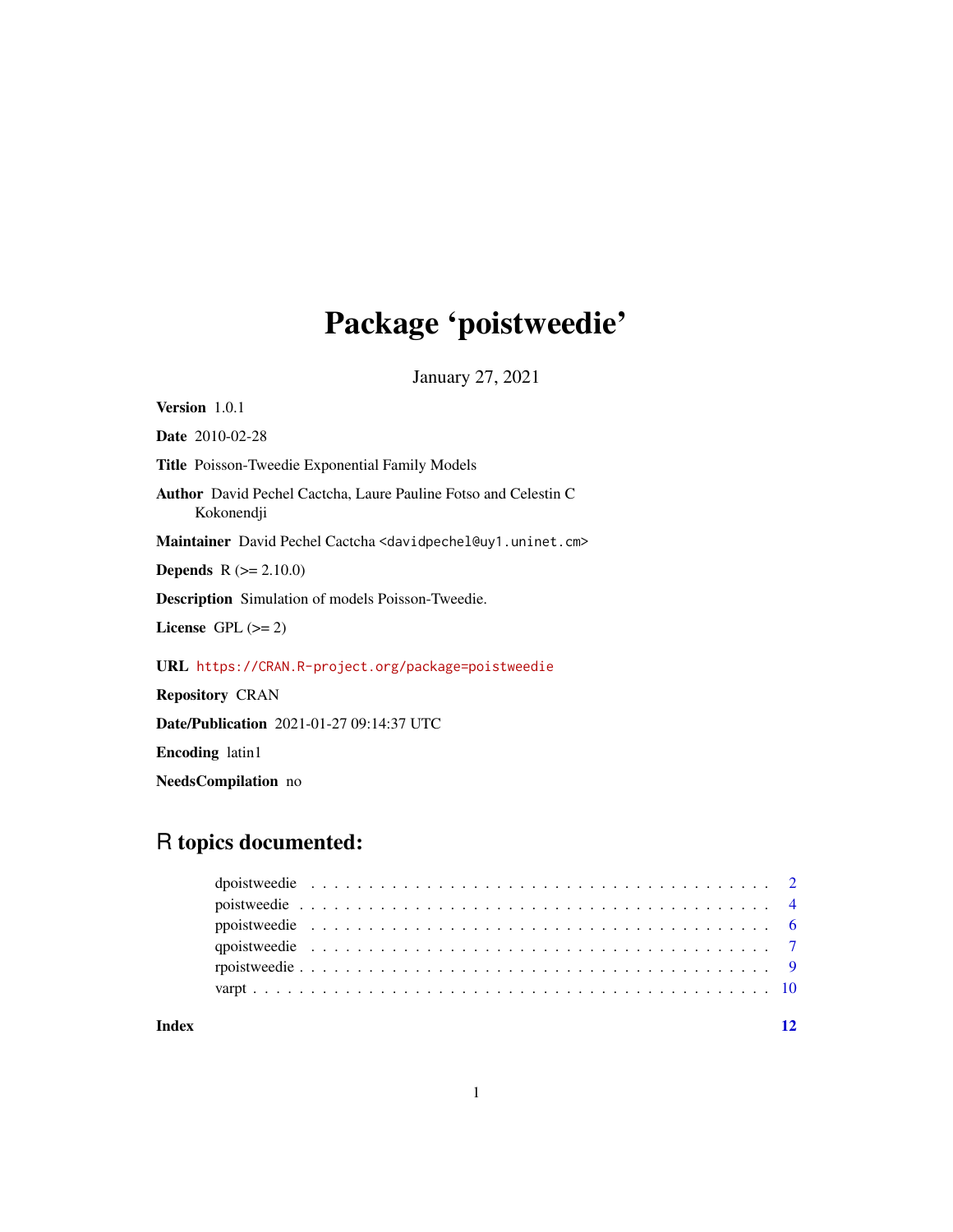<span id="page-1-1"></span><span id="page-1-0"></span>

#### Description

Let X be a non-negative random variable following  $\mathcal{T}_P(\theta,\lambda)$ . If a discrete random variable Y is such that the conditional distribution of Y given X is Poisson with mean X, then the EDM generated by the distribution of Y is of the Poisson-Tweedie class. For  $p \geq 1$  individual probabilities of  $Y \sim \mathcal{PT}_{\mathcal{P}}(\theta, \lambda)$  when Y follows a Poisson-Tweedie Distributions are:  $Pr(Y = y)$  $\int_0^\infty \frac{e^{-x}x^y}{y!}$  $\frac{f(x,y)}{y!}\mathcal{T}_P(\theta,\lambda)d(x), y=0,1,$ For  $p = 1$ , it is a Neyman type A distribution; for  $1 < p < 2$ , then Poisson-compound Poisson distribution is obtained; for p = 2,the Poisson-Tweedie model  $PT_2(\mu, \lambda)$  correspond to the negative binomiale law  $BN\left(\lambda,\frac{1}{1+\mu}\right)$ ; and, for p = 3, it is the Sichel or Poisson-inverse Gaussian distribution (e.g. Willmot, 1987). Also, when  $p \to \infty$ ,  $\lambda = \frac{\mu \times (1-\theta_0)}{1+\mu}$  and the  $\lambda = \mu \simeq -\theta_0$ , the

Poisson-Tweedie model  $PT_p(\mu, \lambda)$  correspond to the poisson law  $P_y(\lambda^2)$ .

#### Usage

```
dpoistweedie(y, p, mu, lambda, theta0, log)
       densitept1(p, n, mu, lambda, theta0)
       densitept2(p, n, mu, lambda, theta0)
       dpt1(p, n, mu, lambda, theta0)
       dpt1Log(p, n, mu, lambda, theta0)
       dpt2(p, n, mu, lambda, theta0)
       dpt2Log(p, n, mu, lambda, theta0)
       dptp(p, n, mu, lambda, theta0)
       dptpLog(p, n, mu, lambda, theta0)
       gam1.1(y, lambda)
       gam1.2(y, lambda)
       imfx0(x0,p,mu,theta0)
       moyennePT(p,omega,theta0)
       omega(p,mu,theta0)
       testOmegaPT(p,n)
```
#### Arguments

| У  | vector of (non-negative integer) quantiles $Y = (y1, y2, , yn)$ where $yii =$<br>$1, 2, \ldots, n$ are the integer. |
|----|---------------------------------------------------------------------------------------------------------------------|
| p  | is a real index related to a precise model $p >= 1$ .                                                               |
| n  | non-negative integer (length of $y$ )                                                                               |
| x0 | is a real index                                                                                                     |
| mu | the mean $\mu \in R^+$ ,.                                                                                           |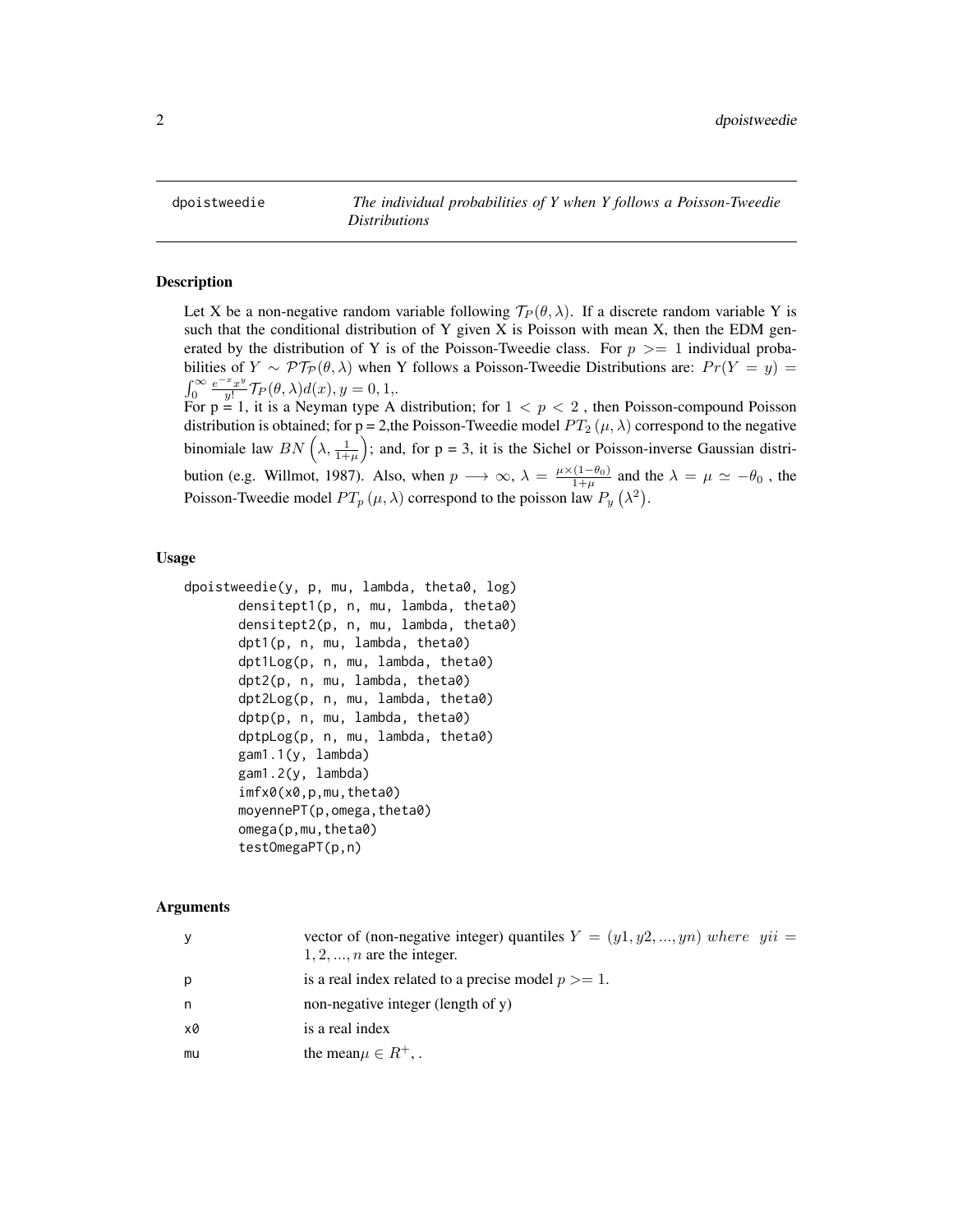## <span id="page-2-0"></span>dpoistweedie 3

| omega  | is a real index. $\omega \in R$                           |
|--------|-----------------------------------------------------------|
| lambda | the dispersion parameter $\lambda \in R, \lambda > 0$ .   |
| theta0 | the canonical parameter $\theta_0 \in R^-$ .              |
| log    | logical; if TRUE, probabilities y are given as $log(y)$ . |

#### Details

The Poisson-Tweedie distributions are the EDMs with a variance of the form  $V_p^{pT}(\mu) = \mu +$  $\mu^p \exp \{(2-p) \Phi_p(\mu) \}, \mu > 0$ , where  $\Phi_p(\mu)$  a generally implicit, denotes the inverse of the increansing function  $\omega \longrightarrow \frac{d\{\ln IE(e^{wy})\}}{dw}$ . omega(p,mu,theta0) is a function whose permit to determine the value of w.

## Value

density (dpoistweedie),for the given Poisson-Tweedie distribution with parameters

#### Author(s)

Cactha David Pechel, Laure Pauline Fotso and Celestin C Kokonendji Maintainer: Cactha David Pechel ( <davidpechel@yahoo.fr>)

#### References

Dunn, Peter K and Smyth, Gordon K (To appear). Series evaluation of Tweedie exponential dispersion model densities *Statistics and Computing*.

Dunn, Peter K and Smyth, Gordon K (2001). Tweedie family densities: methods of evaluation. *Proceedings of the 16th International Workshop on Statistical Modelling*, Odense, Denmark, 2–6 July

Hougaard, P., Lee, M-L.T. and Whitmore, G.A. (1997). Analysis of overdispersed count data by mixtures of Poisson variables and Poisson processes, *Biometrics* 53, 1225–1238

Jorgensen, B. (1987). Exponential dispersion models. *Journal of the Royal Statistical Society*, B, 49, 127–162.

Kokonendji, C.C., Demeetrio, C.G.B. and Dossou-Gbete, S. (2004). Some discrete exponential dispersion models: Poisson-Tweedie and Hinde-Demetrio classes. SORT: Statistics and Operations Research Transactions 28 (2), 201–214.

#### See Also

#### [ppoistweedie](#page-5-1)

```
## dpoistweedie(y, power, mu,lambda,theta0,log = FALSE)
## Plot dpois() and dpoistweedie() with log=FALSE
layout(matrix(1 :1, 1, 1))
layout.show(2)
power \leq -\exp(10)
```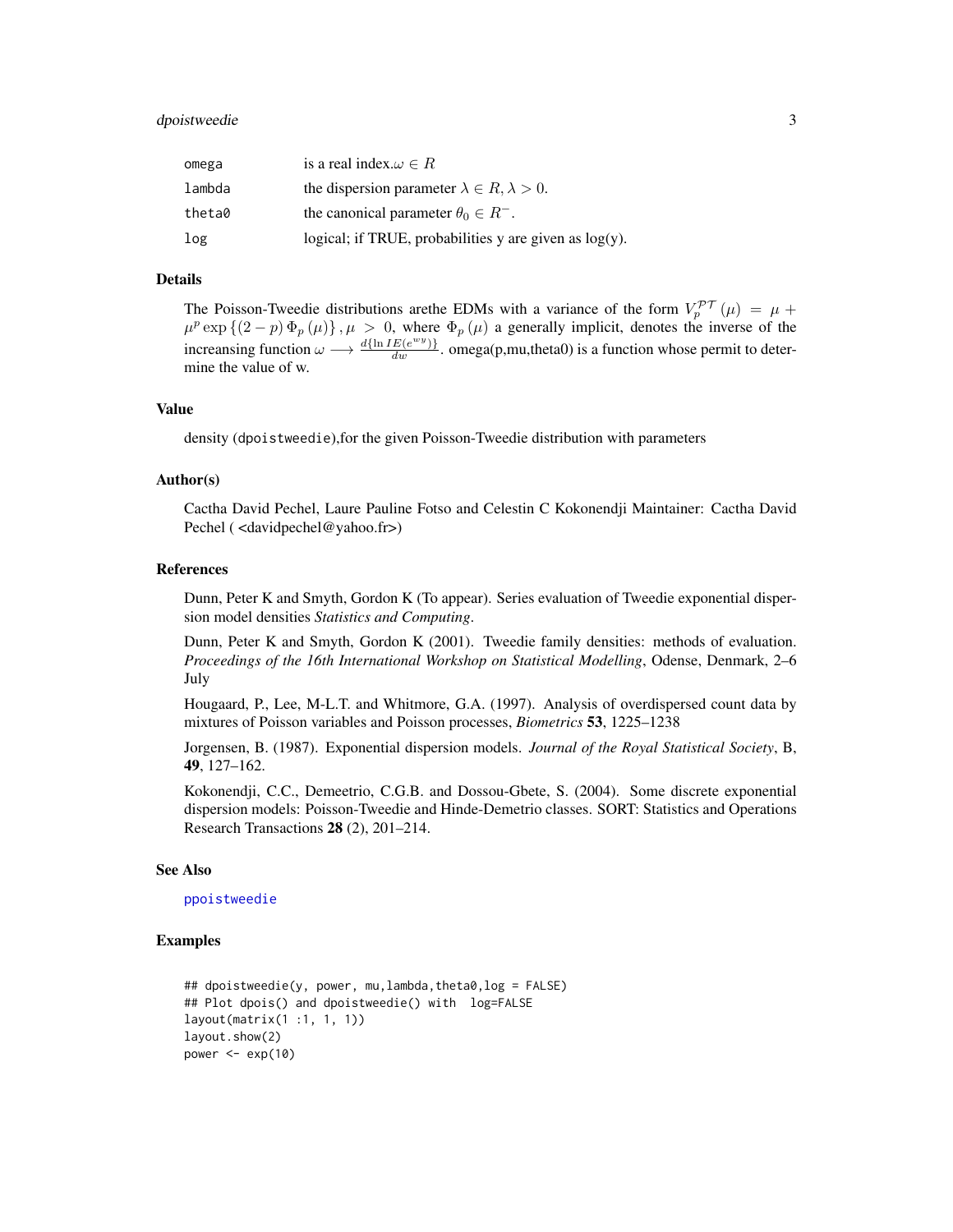```
mu < -10lambda < -10theta0<--10
lambda1<-100
y \le -0.200## plot dpoistweedie function with log = FALSE
d1<-dpoistweedie(y,power,mu,lambda,theta0,log = FALSE)
d2<-dpois(y,lambda1,log=FALSE)
erreure<-d1-d2
plot (y,d1,col='blue', type='h',xlab="y
   avec y=0:200, power=exp(30),mu=10, lambda=10,
   theta0=-10, lambda1=100", ylab="densite P(100)",
   main = "dpoistweedie(*,col='blue' log=FALSE)
   et dpois(*,col='red' log=FALSE)")
lines(y,d2,type ="p",col='red',lwd=2)
sum(abs(erreure))
## Plot dnbinom() and dpoistweedie()
layout(matrix(1 :1, 1, 1))
layout.show(2)
power<-2
mu<-10
lambda <- 1
theta0<-0
prob<-1-(mu/(1+mu))
y \le - seq(0,50, by =3)
## plot a dpoistweedie function with log=FALSE
d1<-dpoistweedie(y,power,mu,lambda,theta0,log=FALSE)
d2<-dnbinom(y,lambda,prob, log=FALSE)
erreure<-d1-d2
plot (y,d1,col='blue', type='h',xlab="y
   avec y=seq(0,50,by=3), power=2,mu=10,
   lambda=1, thetao=0", ylab="densite NB(1,1/11)"
   ,main = "dnpoistweedie(*,col='blue' log=FALSE)
   et dnbinom(*,col='red' log=FALSE)")
lines(y,d2,type ="p",col='red',lwd=2)
abs(erreure)
```
<span id="page-3-1"></span>poistweedie *Poisson-Tweedie (Some discrete exponential dispersion models)*

#### Description

Density, Log of density, variance for the Poisson-Tweedie family of distributions

<span id="page-3-0"></span>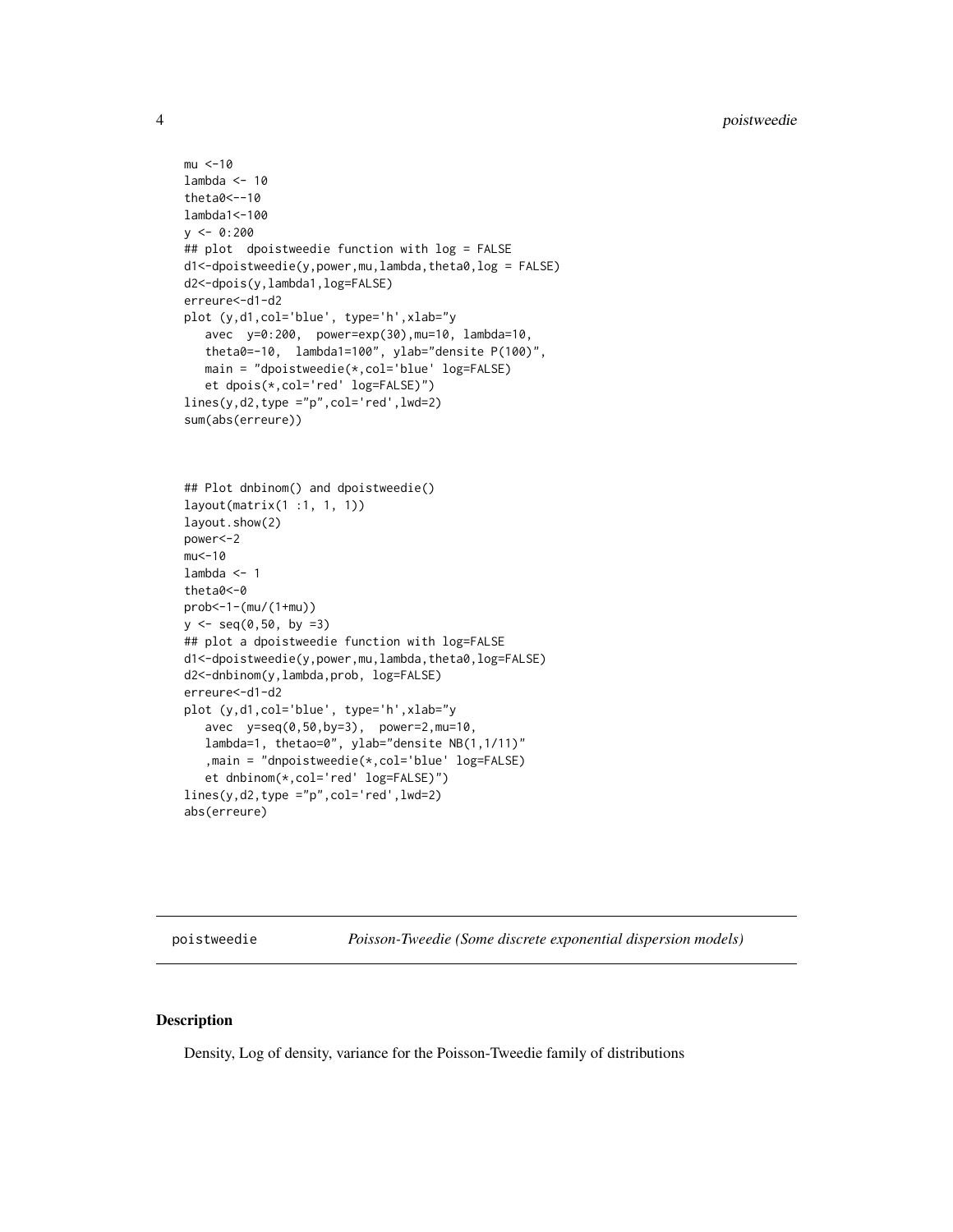## <span id="page-4-0"></span>poistweedie 5

#### Usage

```
poistweedie(x, n, p, mu, lambda, theta0, lower.tail = TRUE, log.p = FALSE,
    fonction = "PROBABILITE")
poisson(x, n, p, lambda1, lower.tail = TRUE, log.p = FALSE,
    fonction = "PROBABILITE")
nbinomiale(x, n, p, lambda1, p1, lower.\n  tail = TRUE, log.p = FALSE,fonction = "PROBABILITE")
```
### Arguments

| X          | vector of (non-negative integer) quantiles.                                          |
|------------|--------------------------------------------------------------------------------------|
| p          | is a real index related to a precise model.                                          |
| p1         | is a real index related to a precise model.                                          |
| n          | non-negative integer                                                                 |
| mu         | the mean.                                                                            |
| lambda     | the dispersion parameter.                                                            |
| lambda1    | the dispersion parameter.                                                            |
| theta0     | the canonical parameter.                                                             |
| log, log.p | logical; if TRUE, probabilities $p$ are given as $log(p)$ .                          |
| lower.tail | logical; if TRUE (default), probabilities are $P[X \le x]$ , otherwise, $P[X > x]$ . |
| fonction   | is a string                                                                          |
|            |                                                                                      |

## Details

Density, Log of density, variance for the Poisson-Tweedie family of distributions

## Author(s)

Cactha David Pechel, Laure Pauline Fotso and Celestin C Kokonendji Maintainer: Cactha David Pechel ( <davidpechel@yahoo.fr>)

## See Also

[dpoistweedie](#page-1-1), [ppoistweedie](#page-5-1)

```
## poistweedie(x, n, p, mu, lambda, theta0, lower.tail = TRUE,
## log.p = FALSE, fonction = "PROBABILITE")
x \le -0.200p \le -1.5mu < -10lambda <- 10
theta0<--10
d1<-poistweedie(x, n, p, mu, lambda, theta0, lower.tail = TRUE,
log.p = FALSE, fonction = "PROBABILITE")
```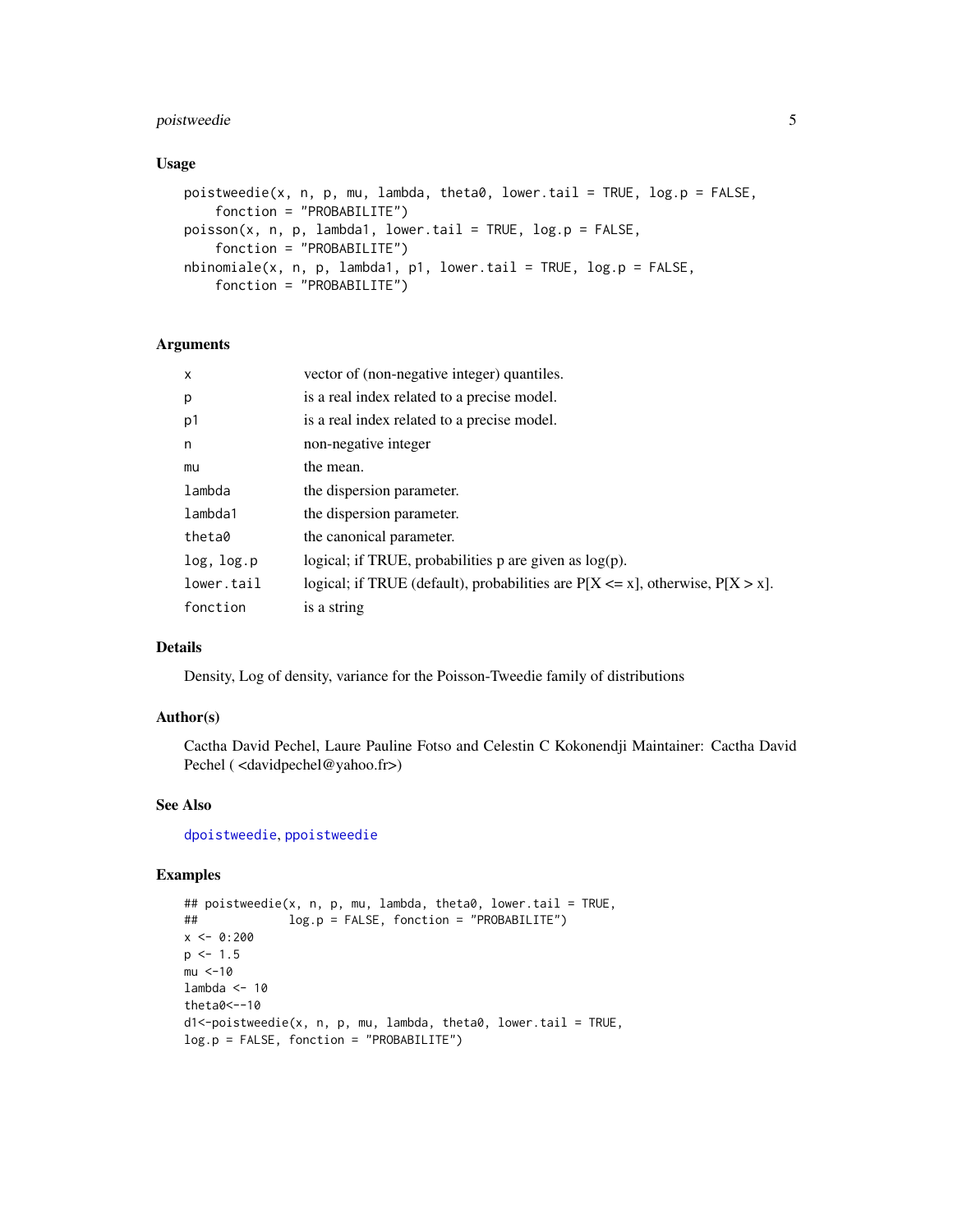<span id="page-5-1"></span><span id="page-5-0"></span>

## Description

Distribution function, for the Poisson-Tweedie family of distributions

## Usage

```
ppoistweedie(q, p, mu, lambda, theta0, lower.tail, log.p)
```
## Arguments

| q          | vector of quantiles.                                                                 |
|------------|--------------------------------------------------------------------------------------|
| p          | is a real index related to a precise model.                                          |
| mu         | the mean.                                                                            |
| lambda     | the dispersion parameter.                                                            |
| theta0     | the canonical parameter.                                                             |
| log, log.p | logical; if TRUE, probabilities $p$ are given as $log(p)$ .                          |
| lower.tail | logical; if TRUE (default), probabilities are $P[X \le x]$ , otherwise, $P[X > x]$ . |

## Details

The Poisson-Tweedie family of distributions belong to the class of exponential dispersion models (EDMs), famous for their role in generalized linear models.

### Value

probability (ppoistweedie), for the given Poisson-Tweedie distribution with parameters

## Author(s)

Cactha David Pechel, Laure Pauline Fotso and Celestin C Kokonendji Maintainer: Cactha David Pechel ( <davidpechel@yahoo.fr>)

## See Also

[qpoistweedie](#page-6-1)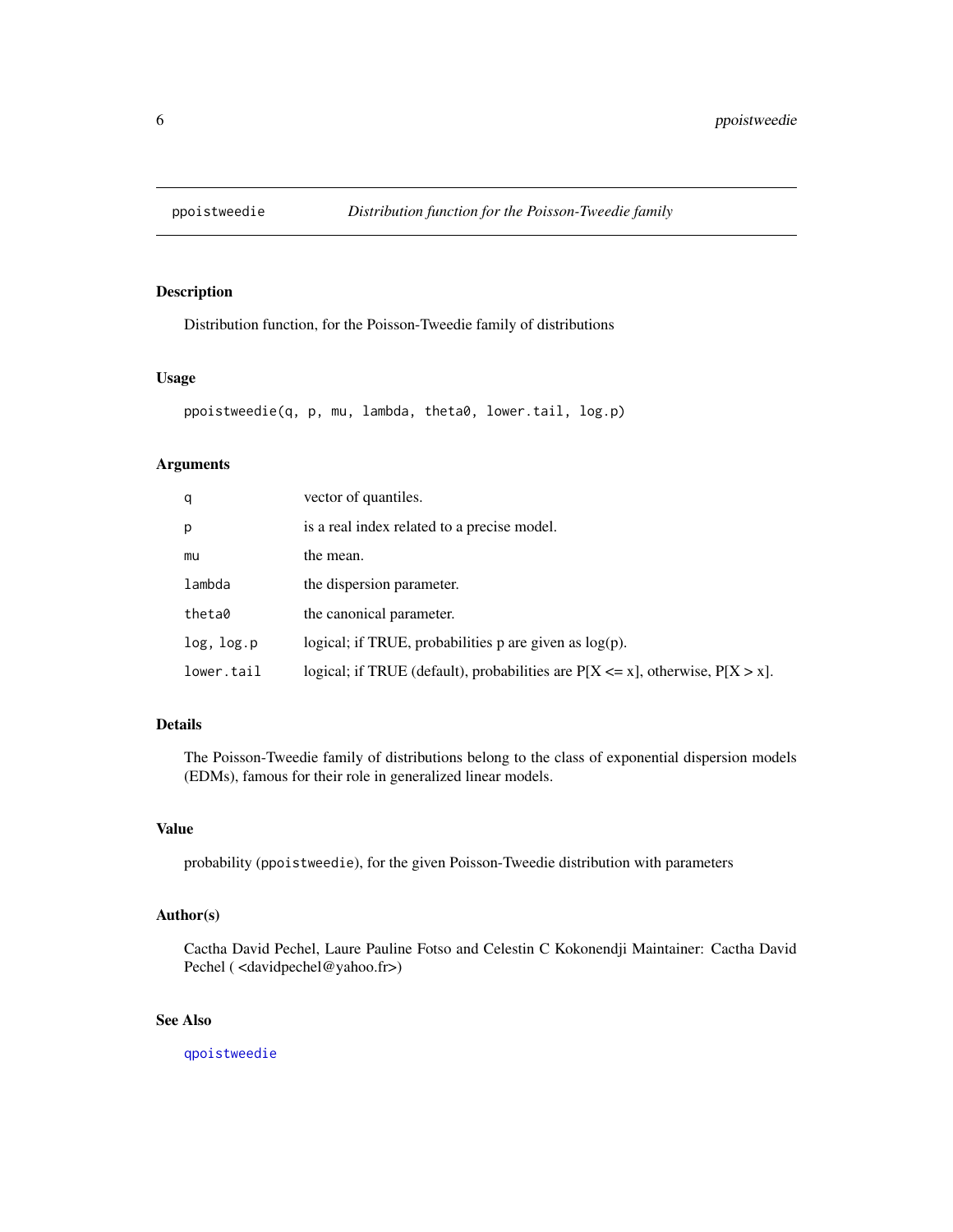## <span id="page-6-0"></span>qpoistweedie 7

### Examples

```
## function ppoistweedie(q, power, mu,lambda,theta0,
## lower.tail = TRUE, log.p = FALSE)
## Plot ppois() et ppoistweedie() avec log.p=FALSE
layout(matrix(1 :1, 1, 1))
layout.show(1)
power<-exp(30)
mu < -5lambda <-5theta0<--5
prob<-1-(mu/(1+mu))
lambda1<-lambda^2
q \leq 0:100## function ppoistweedie function with log=FALSE
d1<-ppoistweedie(q,power,mu,lambda,theta0,lower.tail=TRUE,log.p=FALSE)
d2<-ppois(q,lambda1,lower.tail=TRUE,log.p=FALSE)
erreure<- d1-d2
plot (q,d1,col='blue', type='h',xlab="q
avec q=0:100, power=exp(30),mu=5, lambda=5,
 theta0=-5, lambda1=25", ylab="fonction de
 repartition P(25)",main = "ppoistweedie(*,col='blue' log=FALSE)
 et ppois(*,col='red' log=FALSE)")
lines(q, d2, type = "p", col='red', lwd=2)sum(abs(erreure))
```
<span id="page-6-1"></span>

## Description

Quantile function for the Poisson-Tweedie family of distributions

#### Usage

```
qpoistweedie(p1, p, mu, lambda, theta0, lower.tail, log.p)
```
#### Arguments

| p1         | vector of probabilities.                                                             |
|------------|--------------------------------------------------------------------------------------|
| p          | is a real index related to a precise model.                                          |
| mu         | the mean.                                                                            |
| lambda     | the dispersion parameter.                                                            |
| theta0     | the canonical parameter.                                                             |
| log, log.p | logical; if TRUE, probabilities $p$ are given as $log(p)$ .                          |
| lower.tail | logical; if TRUE (default), probabilities are $P[X \le x]$ , otherwise, $P[X > x]$ . |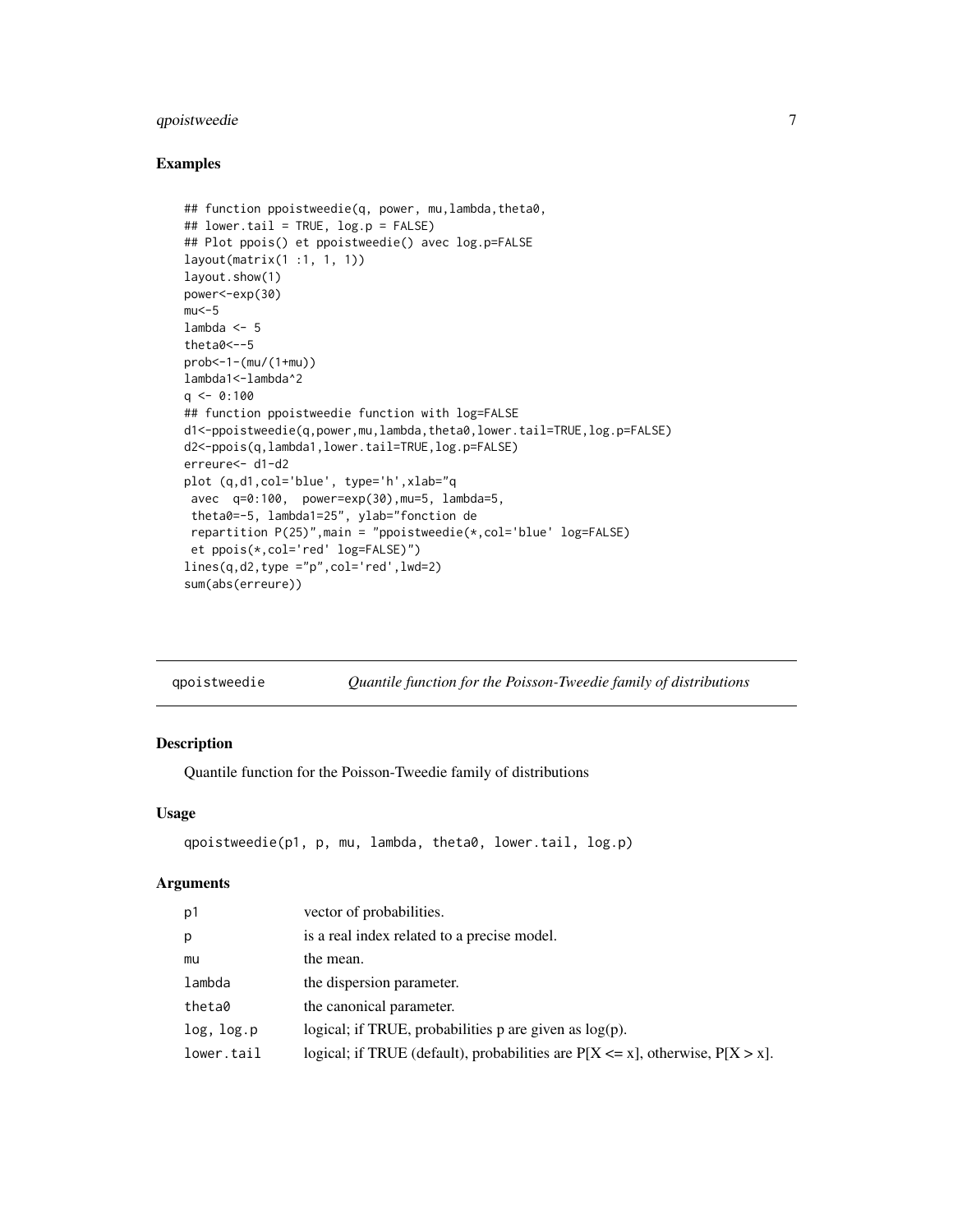#### <span id="page-7-0"></span>Details

The Poisson-Tweedie family of distributions belong to the class of exponential dispersion models (EDMs), famous for their role in generalized linear models. T

#### Value

quantile (qpoistweedie) for the given Poisson-Tweedie distribution with parameters

## Author(s)

Cactha David Pechel, Laure Pauline Fotso and Celestin C Kokonendji Maintainer: Cactha David Pechel ( <davidpechel@yahoo.fr>)

## See Also

[poistweedie](#page-3-1)

```
## function qpoistweedie(p, power, mu,lambda,theta0,
## lower.tail = TRUE, log.p = FALSE)
## Plot qpois() and qpoistweedie() with log.p=FALSE
layout(matrix(1 :1, 1, 1))
layout.show(1)
power<-exp(30)
mu < -10lambda < -10theta0<--10
prob<-1-(mu/(1+mu))
lambda1<-100
p \leftarrow runif(50)p
## plot of qpoistweedie function with log=FALSE
d1<-ppoistweedie(p,power,mu,lambda,theta0,lower.tail=TRUE,log.p=FALSE)
d2<-ppois(p,lambda1,lower.tail=TRUE,log.p=FALSE)
erreure<- d1-d2
plot (p,d1,col='blue', type='h',xlab="p
   avec p=runif(50), power=exp(30),mu=10, lambda=10,
   theta0=-10, lambda1=100, lower.tail=TRUE",
   ylab="quantile function P(100)",main =
   "qpoistweedie(*,col='blue' log.p=FALSE)
   et qpois(*,col='red' log.p=FALSE)")
lines(p,d2,type ="p",col='red',lwd=2)
sum(abs(erreure))
```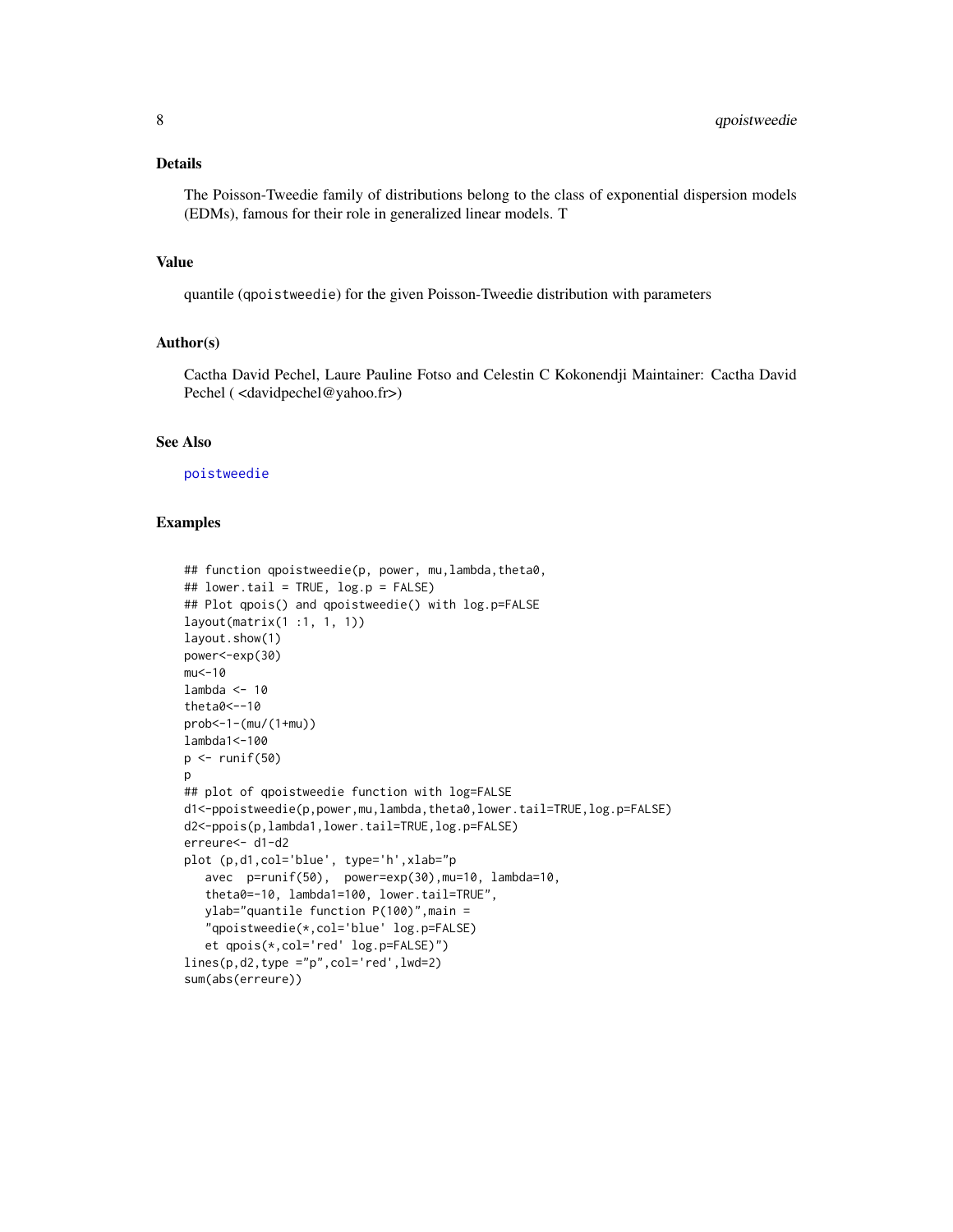<span id="page-8-0"></span>

#### Description

Random generation for the Poisson-Tweedie family of distributions

#### Usage

rpoistweedie(n, p, mu, lambda, theta0)

## Arguments

|        | number of random values to return. |
|--------|------------------------------------|
|        | vector of probabilities.           |
| mu     | the mean.                          |
| lambda | the dispersion parameter.          |
| theta0 | the canonical parameter.           |

## Details

The Poisson-Tweedie family of distributions belong to the class of exponential dispersion models (EDMs), famous for their role in generalized linear models.

#### Value

random sample (rpoistweedie) for the given Poisson-Tweedie distribution with parameters

## Author(s)

Cactha David Pechel, Laure Pauline Fotso and Celestin C Kokonendji Maintainer: Cactha David Pechel ( <davidpechel@yahoo.fr>)

## See Also

#### [varpt](#page-9-1)

```
## --------------- function rpoistweedie()---------------- ##
layout(matrix(2 :1, 2,1))
layout.show(2)
power<-exp(30)
mu < -10lambda <-10theta0<--10
```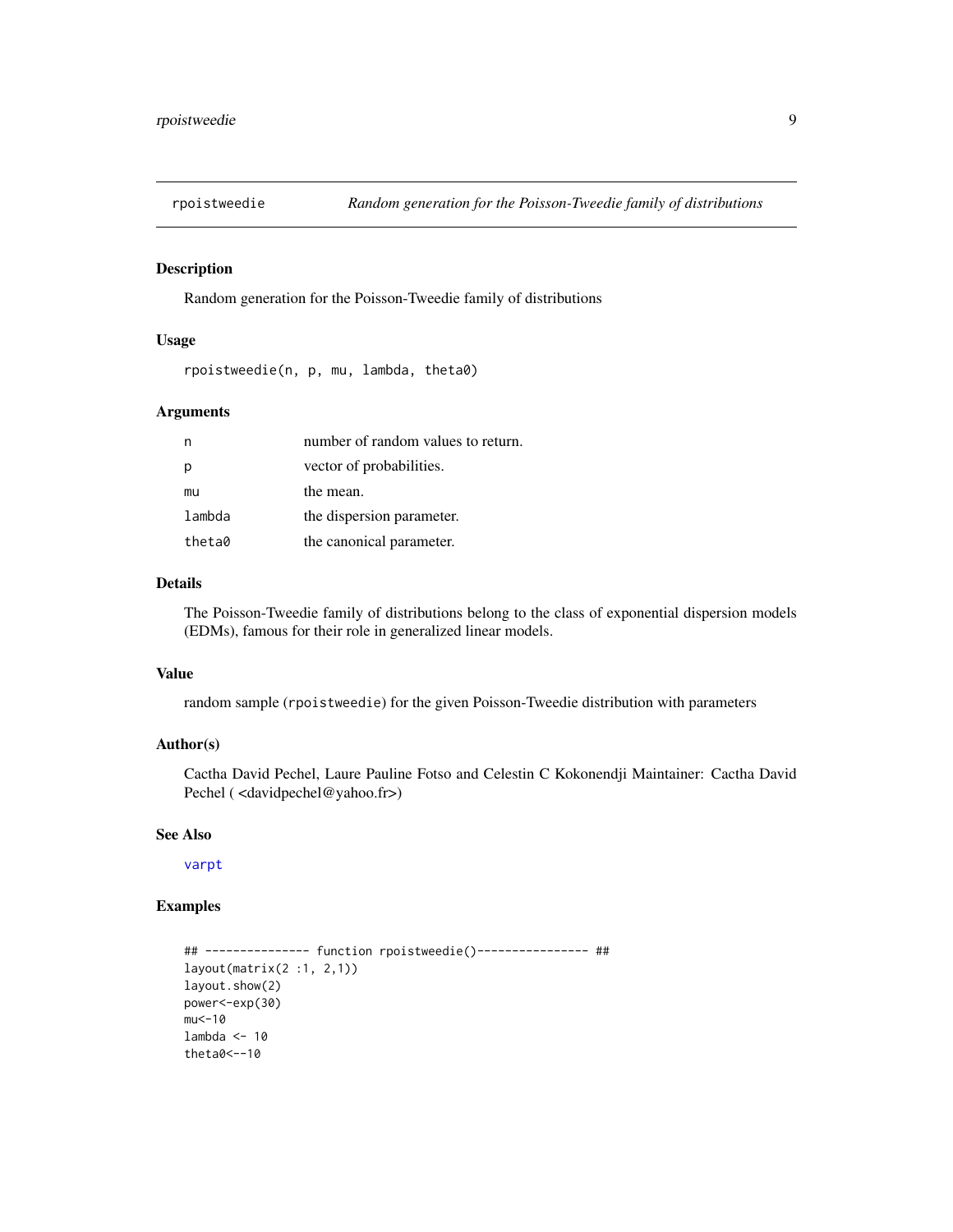```
prob<-1-(mu/(1+mu))
lambda1<-100
n<-10
set.seed(123)
x1<-rpoistweedie(n,power,mu,lambda,theta0)
set.seed(123)
x2<-rpois(n,lambda1)
hist(x1, xlim = c(min(x1),max(x1)), probability = FALSE,
  col ='blue',xlab="modalit\'{e}s: x1",ylab="effectifs ",
 nclass = max(x1) - min(x1), main="Histogramme de x1
 (lambda=100, n=10)")
hist(x2, xlim = c(min(x2),max(x2)), probability = FALSE,
  col ='blue',xlab="modalit\'{e}s: x2 ",ylab="effectifs ",
  nclass = max(x2) - min(x2), main="History(lambda1=100, n=10)")
sum(x2-x1)
```
#### <span id="page-9-1"></span>varpt *variance for the Poisson-Tweedie family of distributions*

## Description

Variance for the Poisson-Tweedie family of distributions

#### Usage

varpt(mu, p, theta0)

#### Arguments

| - p    | is a real index related to a precise model. |
|--------|---------------------------------------------|
| mu     | the mean.                                   |
| theta0 | the canonical parameter.                    |

## Details

variance for the Poisson-Tweedie family of distributions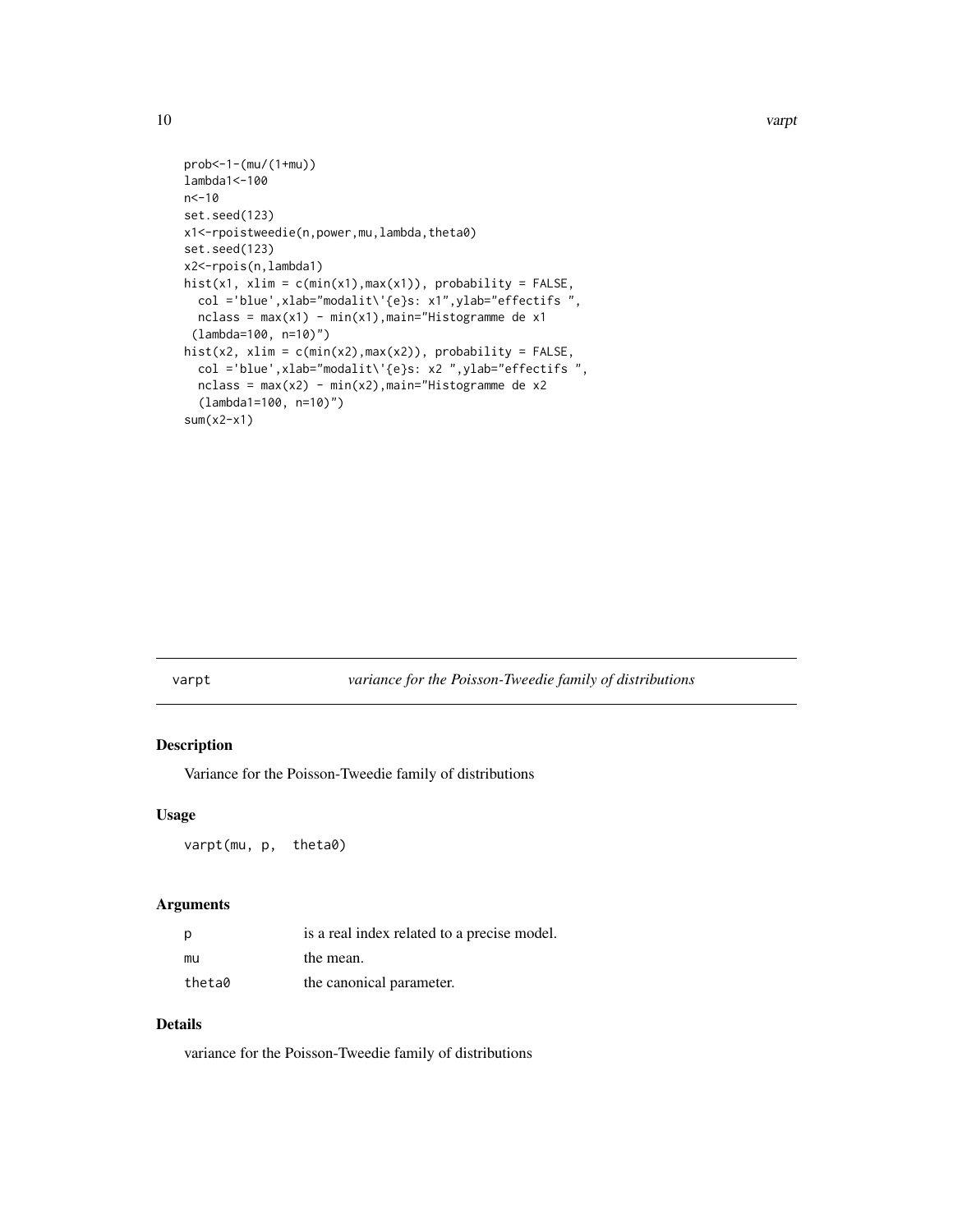#### <span id="page-10-0"></span>varpt to the contract of the contract of the contract of the contract of the contract of the contract of the contract of the contract of the contract of the contract of the contract of the contract of the contract of the c

## Author(s)

Cactha David Pechel, Laure Pauline Fotso and Celestin C Kokonendji Maintainer: Cactha David Pechel ( <davidpechel@yahoo.fr>)

## See Also

[dpoistweedie](#page-1-1), [ppoistweedie](#page-5-1)

```
## plot of variance
layout(matrix(1:1,1,1))
layout.show(1)
mu <- seq(0.001,6,l=100)
var <-varpt(mu,p=5000,theta0=-150)
plot(mu, var, type = "l", col = "green", lwd=1, main="variance(p, mu, theta0=-150)")
grid(nx=1,ny=1, lty=1,lwd=2)
lines(mu, varpt(mu, p=1, theta0=-150), type = "l", col = "blue", lwd=1)lines(mu,varpt(mu,p=2,theta0=-150), type = "l", col = "black", lwd=1)
lines(mu, varpt(mu, p=1.5, theta0=-150), type = "1", col = "yellow", lwd=1)lines(mu, varpt(mu, p=2.5, theta0=-150), type = "l", col = "cyan", lwd=1)lines(mu, varpt(mu, p=3, theta0=-150), type = "1", col = "magenta", lwd=1)segments(4,2.5,4.5,2.5,col="blue" )
 text(5,2.5,"p=1",cex=0.8)
segments(4,2,4.5,2,col="yellow" )
 text(5,2,"1.5",cex=0.8)
segments(4,1.5,4.5,1.5,col= "black")
 text(5, 1.5,"p=2",cex=0.8)
segments(4,1,4.5,1,col="cyan" )
 text(5, 1,"p=2.5" ,cex=0.8)
segments(4,0.5,4.5,0.5,col="magenta" )
 text(5, 0.5,"p=3" ,cex=0.8)
segments(4,0,4.5,0,col= "green")
 text(5, 0,"p=5000",cex=0.8)
```